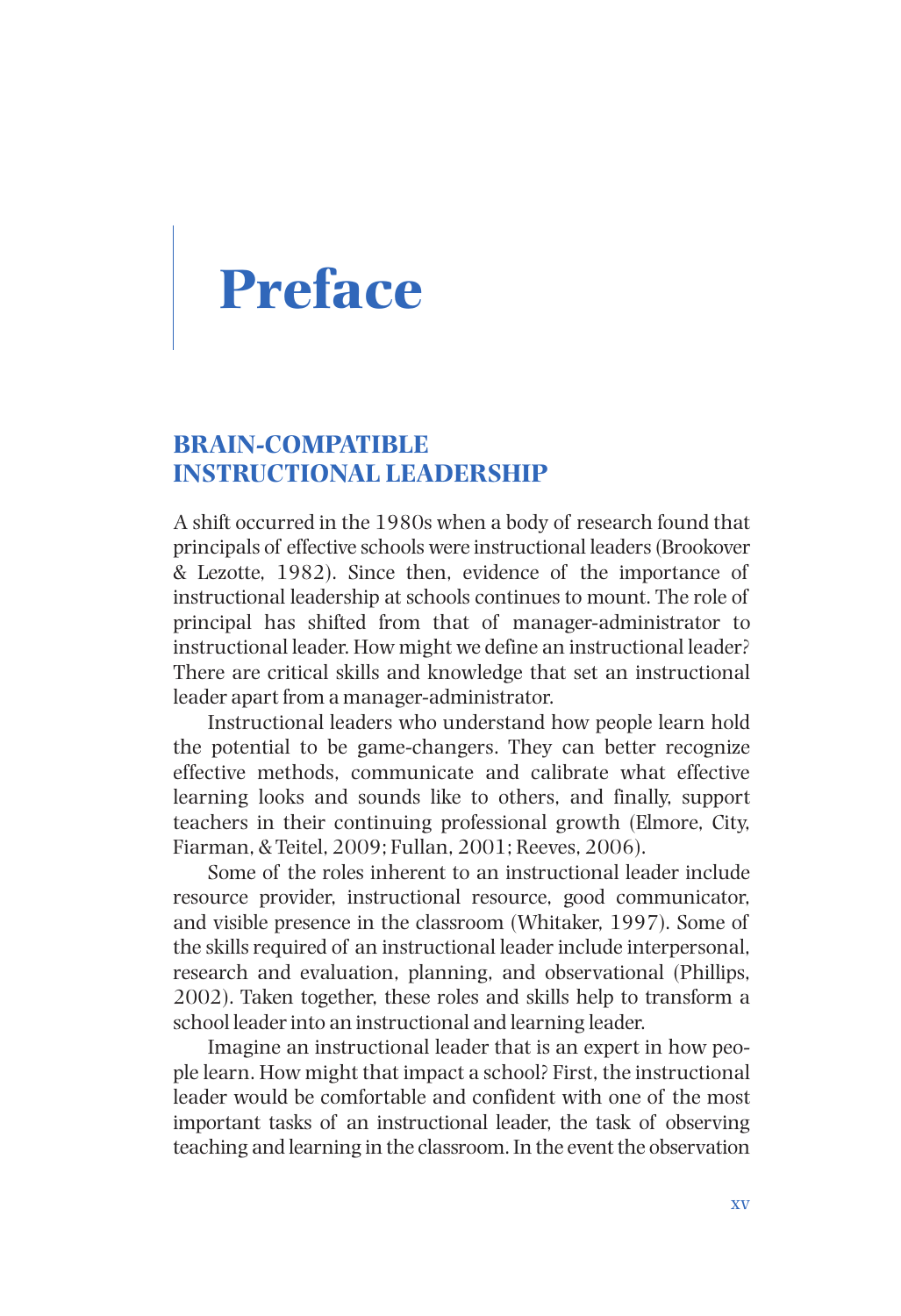#### xvi THE INSTRUCTIONAL LEADER AND THE BRAIN

is occurring with colleagues, the level of competence and confidence that an instructional leader possesses may add a beneficial spark that leads to creative problem solving and adaptive action, as opposed to hand-wringing. This level of comfort and confidence probably means that teachers and students become accustomed to the principal stopping by, unannounced, to get a glimpse of what and how students are learning on any given day and to keep his or her finger on the pulse of the learning going on in classrooms. Instructional leaders that understand how people learn are leaders who can use their own guiding principles as a compass, instead of having to rely forever on a checklist of strategies from a publisher far, far away. These instructional leaders are able to take what is happening in the classroom and find the next level of work required in order to continuously improve. They are able to record meaningful information from classroom visits that can act as springboards for future conversations that can make a difference (Elmore et al., 2009; Marshall, 2009). Because they understand how people learn, they understand how to give feedback in a productive and effective way, and they understand where teachers are on the continuum to become masterful instructors, therefore, the path to improvement is lit.

To understand how people learn, we must examine and develop understandings and become comfortable with the learning organ. We must come to understand the brain. That black box is the originator of thought, of responses, of learning. And in education, learning is what it's all about.

## **WHY THIS BOOK? WHY NOW?**

Instructional leaders need resources that speak to the most important and high leverage issue at hand—student learning. This book provides the information to incorporate the knowledge, skills, and steps to becoming a masterful instructional leader at a school site. By marrying the fields of cognitive science, neuroscience, educational leadership, and instruction, this book provides a cohesive framework to understand how the brain learns and how an instructional leader can use this information to improve student achievement.

Never before have educators been charged with such a complex and worthy task of leaving no child behind with regard to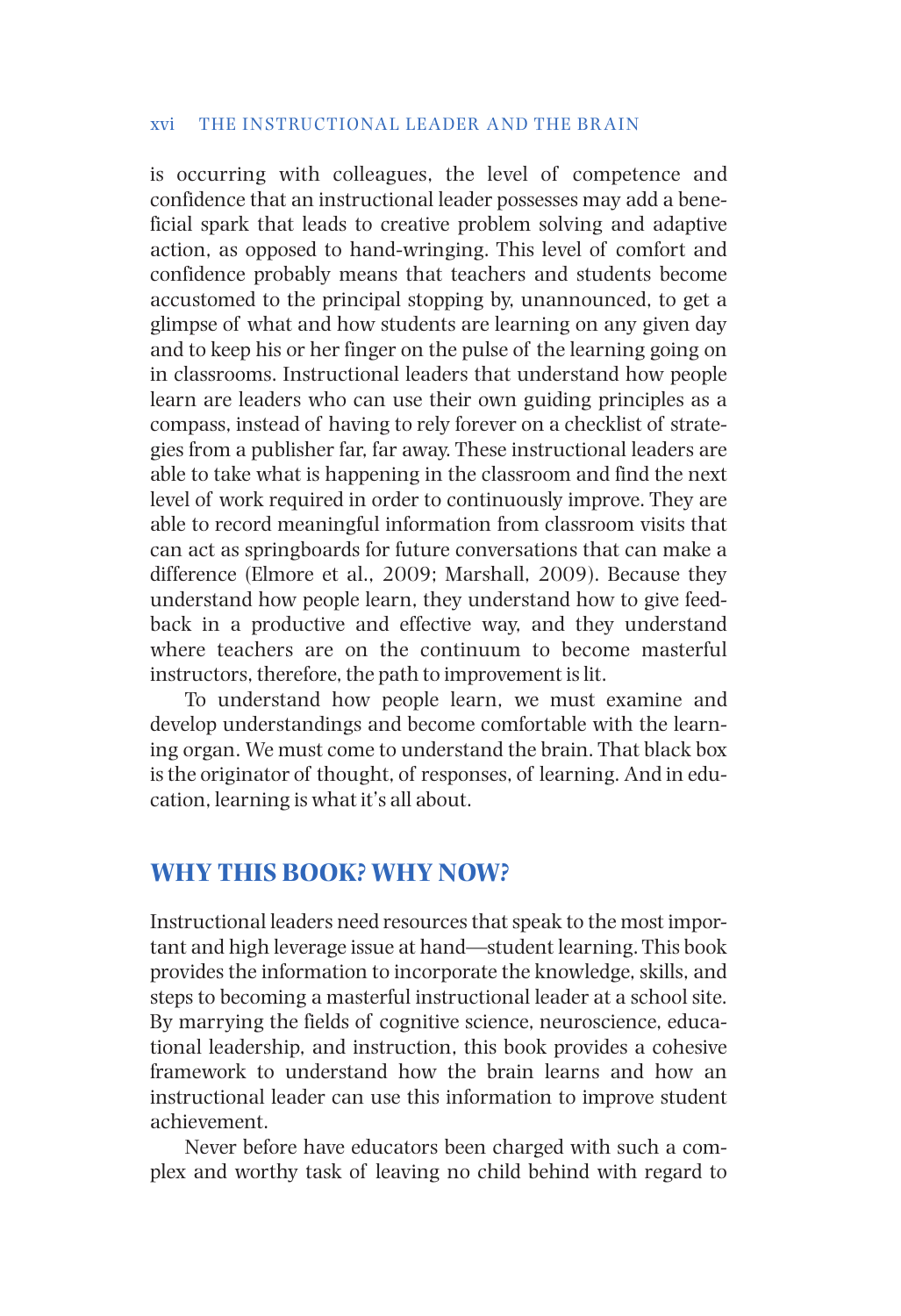educational progress. Complex challenges call for thoughtful solutions. No checklist or publisher-made form is going to provide the kind of information and data an instructional leader needs to serve as solutions for our unique contexts. Becoming learned about what we are all here for, which is learning, will serve as a solution.

### **What Makes This Book Unique?**

This book provides a framework for understanding five elements that play crucial roles in how we learn. These five elements are as follows: (a) the impact of emotions on learning, (b) memory systems at work, (c) attention and engagement, (d) the power of processing, and (e) feedback for learning. Instructional leaders will discover things, such as why people remember some kinds of information better than others and how and why the emotional environment in a classroom can make or break critical thinking. This book breaks down ways people learn as seen through the eyes of an instructional leader. Using contexts that are familiar to educators, readers will broaden their understanding of critical features of lessons, activities, and classroom management. The book provides processes and protocols for instructional leaders to share their understanding of how the brain learns with teachers and other colleagues.

#### **Organization of the Book**

There are six chapters in the book. The first chapter acts as a brain primer, orienting the reader to structures, functions, and vocabulary of neuroscience. The next five chapters each explain a learning principle in detail and apply it to a classroom and staffroom setting. This is done through vignettes and educational scenarios. Each chapter begins by tapping the readers' prior knowledge about the topic and then relating it through stories and analogies. The neuroscience behind each principle is examined next, using unambiguous language and real-world examples that exemplify the principle. This enables instructional leaders to begin to make connections and integrate the new information with their current mental model. Overt links are made throughout each chapter with regard to how this information fits into the instructional leader's toolkit. Each chapter contains resources for the instructional leader